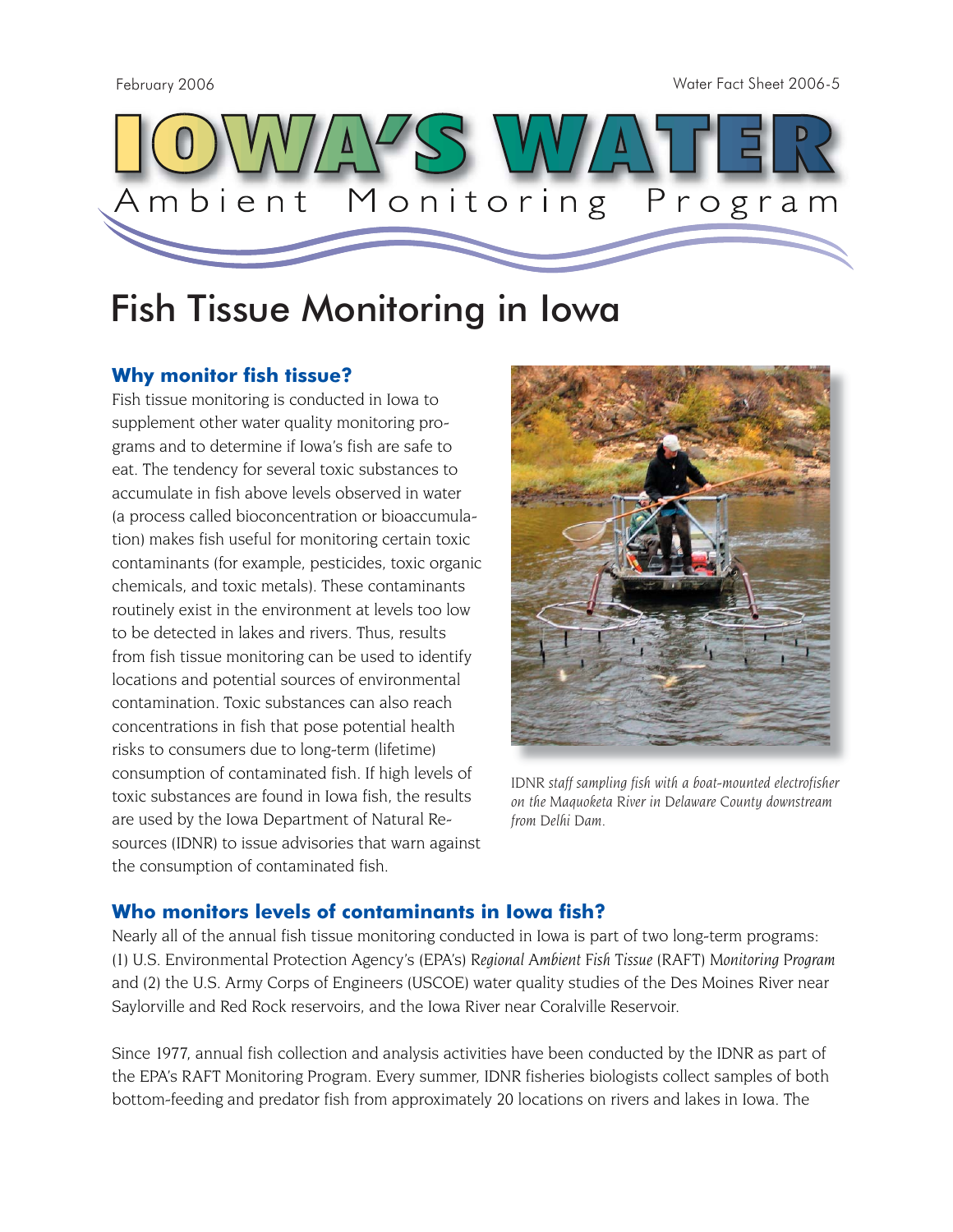EPA analyzes the samples for 27 pesticides, toxic organic compounds, and toxic metals at no cost to the state of Iowa (Table 1). Results are transmitted to the IDNR in the spring following sampling and the annual RAFT report is completed shortly thereafter (see www.iowadnr.com/water/tmdlwqa/ wqa/raft.html). Since 1977, nearly 800 fish tissue samples from over 200 sites have been collected and analyzed for the RAFT program.

Iowa State University conducts annual fish contaminant monitoring at Saylorville Reservoir near Des Moines and Red Rock Reservoir near Pella as part of a long-term USCOE water quality monitoring program. In addition, the University of Iowa conducts fish contaminant monitoring as part of this USCOE program at Coralville Reservoir near Iowa City.

#### **Are levels of contaminants in Iowa fish high or low?**

Annual monitoring for over 25 years has shown that, in general, contaminant levels in Iowa fish are low, and that levels of several contaminants have decreased greatly in recent years (Figures 1 and 2). Most of these decreases resulted from the banning of a number of pesticides and other toxic compounds by the EPA in the 1970s and 1980s. Monitoring has shown that the newer pesticides formulated to replace these now-banned chemicals do not tend to accumulate in fish (or other animal) tissue. These trends suggest Iowa's fish currently have lower levels of these once troublesome contaminants than at any time over the last 50 years. However, levels of mercury remain steady and have not shown any obvious upward or downward trend over the 25 years of RAFT monitoring in Iowa (Figure 3).

This monitoring has also shown that, in general, contaminant levels in lake fish (except from urban lakes) are lower than in fish from Iowa's rivers. Levels of the toxic chlorinated compounds such  $\overline{0.0}$ .



*Figure 1. Yearly averages of chlordane and dieldrin in Iowa fish.*



*Figure 2. Yearly averages of PCBs and DDT in Iowa fish.*



*Figure 3. Yearly averages of mercury in Iowa fish.*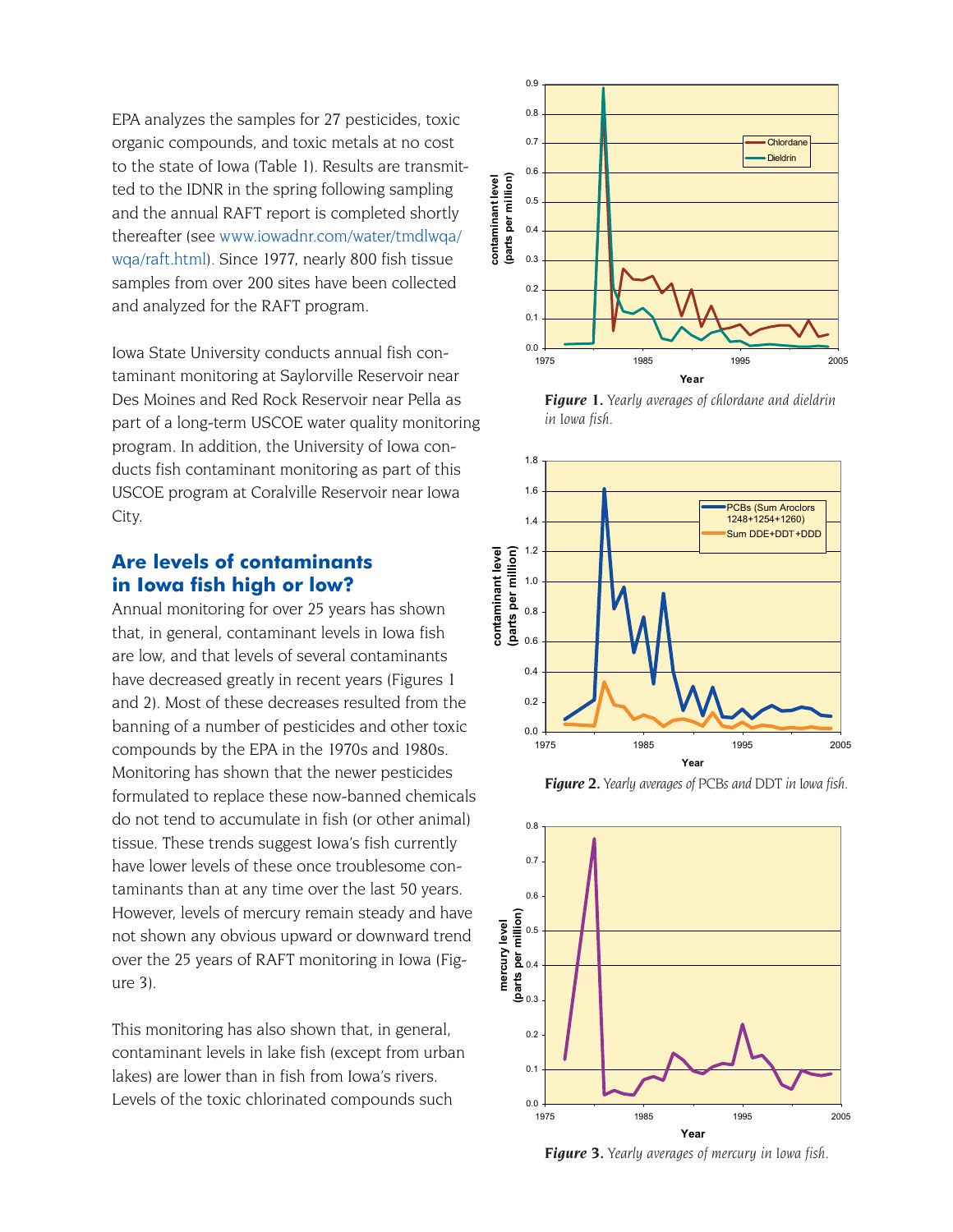as dieldrin, chlordane, and PCBs (all of which were banned from use in the United States many years ago) have tended to occur at higher levels in bottom-feeding fish such as common carp and channel catfish. Mercury is the only contaminant of concern that tends to occur at higher levels in predator fish such as largemouth bass, smallmouth bass, and walleye. These same trends and patterns in contaminant levels also occur nationwide.

#### **Are the fish safe to eat?**

In nearly all cases, the results of over 25 years of fish contaminant monitoring in Iowa have shown that the state's fish are safe to eat. The Iowa Department of Public Health (IDPH) recommends, and the IDNR agrees, that fish is an important part of a healthy diet. Over the last 25 years, however, several contaminants have occasionally approached or exceeded federal guidelines established by the U.S. Food and Drug Administration (FDA) for safe consumption (called action levels or ALs). These contaminants include mercury, dieldrin, PCBs,

*Table 1. Contaminant list currently monitored for the RAFT program. For detailed background information on these contaminants, see information provided by the U.S. Department of Health and Human Services (www.atsdr.cdc.gov/toxfaq.html).* 

| mercury          | chlordane, technical           | BHC (lindane)              |  |
|------------------|--------------------------------|----------------------------|--|
| PCB-Aroclor 1248 | cadmium<br>chlordane, cis-     |                            |  |
| PCB-Aroclor 1254 | selenium<br>chlordane, trans-  |                            |  |
| PCB-Aroclor 1260 | nonachlor, cis-<br>trifluralin |                            |  |
| DDD, 4,4'-       | nonachlor, trans-              | pentacloroanisole          |  |
| DDE, 4,4'-       | oxychlordane                   | Diazinon                   |  |
| DDT, 4,4'-       | heptachlor                     | mirex                      |  |
| dieldrin         | heptachlor epoxide             | 1,2,4,5-tetrachlorobenzene |  |
| lead             | hexachlorobenzene              | pentachlorobenzene         |  |
|                  |                                |                            |  |

*Table 2. Comparison of consumption advisory protocols used by IDNR: the FDA ALs used prior to 2006 and the risk-based protocol developed by the IDPH in 2005.*

| <b>Contaminants</b>                                                        | <b>FDA</b> Action<br><b>Level</b><br>(ppm <sup>1</sup> ) | <b>IDPH</b> advisory<br>level $(ppm1)$ | <b>Meal allowance</b>    |
|----------------------------------------------------------------------------|----------------------------------------------------------|----------------------------------------|--------------------------|
| chlordane (technical)                                                      | 0.3                                                      | $0 \text{ to } 0.6$                    | unrestricted consumption |
|                                                                            |                                                          | $>0.6$ to $< 5.0$                      | one meal per week        |
|                                                                            |                                                          | 5.0 and over                           | do not eat               |
| mercury<br>(methylmercury)                                                 | 1.0                                                      | $0 \text{ to } 0.2$                    | unrestricted consumption |
|                                                                            |                                                          | $>0.2$ to $< 1.0$                      | one meal per week        |
|                                                                            |                                                          | 1.0 and over                           | do not eat               |
| PCB-Aroclor 1248                                                           | $sum = 2.0$                                              | $0 \text{ to } 0.2$                    | unrestricted consumption |
| PCB-Aroclor 1254                                                           |                                                          | $>0.2$ to $< 2.0$                      | one meal per week        |
| PCB-Aroclor 1260                                                           |                                                          | 2.0 and over                           | do not eat               |
| ppm = parts per million and is equivalent to milligrams/kilogram $(mg/kg)$ |                                                          |                                        |                          |

and chlordane (see Figures 1-3). Levels of dieldrin, PCBs, and chlordane were much higher in the 1980s and early 1990s than today. With the exception of chlordane levels in fish from two urban lakes (Cedar Lake in Cedar Rapids and Ottumwa Lagoon in Ottumwa), levels of these contaminants have been well below federal guidelines in recent years. All other contaminants have either not been detected in the samples or have been found at very low levels.

If, however, results of monitoring indicate that levels of contamination in fish from an Iowa lake or river approach or exceed levels considered safe for human consumers, the IDNR will conduct additional (follow-up) fish contaminant monitoring to confirm that high contaminant levels exist. If the high levels are confirmed, the IDNR, with the cooperation of the IDPH, will establish a fish consumption advisory that warns people either to not consume or to limit their consumption of fish from a particular Iowa lake or reach of river. Advisories are announced through press releases to local news media and are summarized in the IDNR fishing regulations. At waterbodies covered by fish consumption advisories,